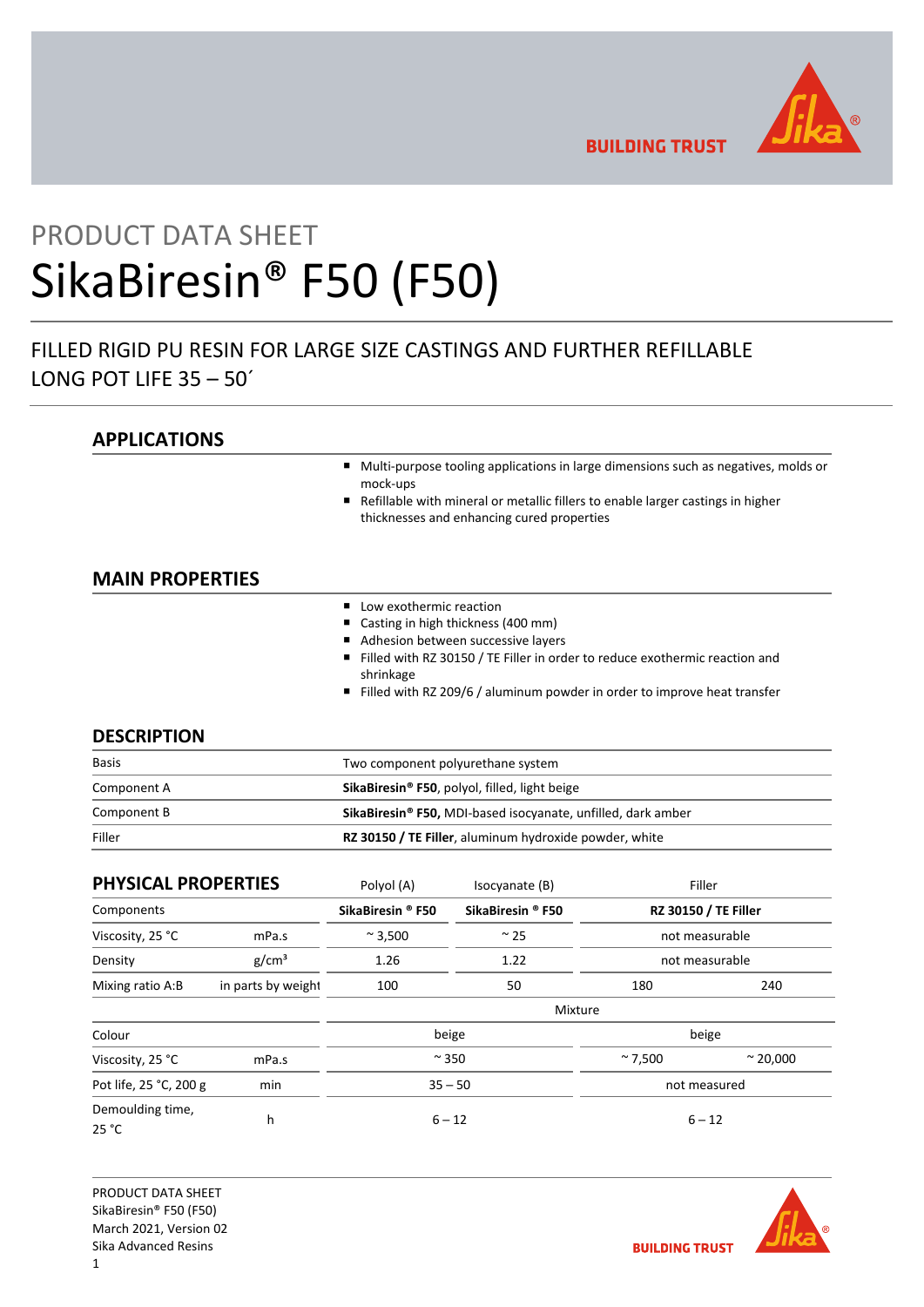# **MECHANICAL PROPERTIES**

approx. values; values after post curing 14 h / 60 °C

|                                                           |                |                   | SikaBiresin ® F50 | <b>RZ 30150 / TE Filler</b><br>with 180 parts by<br>weight | RZ 30150 / TE Filler<br>with 240 parts by<br>weight |
|-----------------------------------------------------------|----------------|-------------------|-------------------|------------------------------------------------------------|-----------------------------------------------------|
| Density                                                   | ISO 1183       | g/cm <sup>3</sup> | 1.24              | 1.75                                                       | 1.80                                                |
| Shore hardness                                            | <b>ISO 868</b> |                   | D 83              | D 85                                                       | D 86                                                |
| <b>Flexural modulus</b>                                   | <b>ISO 178</b> | MPa               | 2,700             | 5,200                                                      | 9,700                                               |
| Flexural strength                                         | <b>ISO 178</b> | <b>MPa</b>        | 80                | 55                                                         | 60                                                  |
| Compressive<br>strength at yield                          | ISO 604        | MPa               | 85                | 90                                                         | 95                                                  |
| Linear shrinkage<br>$(1000 \times 140 \times 140)$<br>mm) | Internal test  | mm/m              | not measured      | 0.5                                                        | 0.5                                                 |

# **THERMAL AND SPECIFIC PROPERTIES**

approx. values; values after post curing 14 h / 60 °C

|                                                         |               |                           | SikaBiresin ® F50 | <b>RZ 30150 / TE Filler</b><br>with 180 parts by<br>weight | <b>RZ 30150 / TE Filler</b><br>with 240 parts by<br>weight |
|---------------------------------------------------------|---------------|---------------------------|-------------------|------------------------------------------------------------|------------------------------------------------------------|
| <b>Glass transition</b><br>temperature                  | ISO 11359     | °C                        | 65                | not measured                                               | not measured                                               |
| Coefficient of<br>thermal expansion<br>(20 °C to 55 °C) | ISO 11359     | $10^{-6}$ K <sup>-1</sup> | 75                | 53                                                         | 50                                                         |
| Exothermic<br>reaction at heart<br>$(280mm - 15L)$      | internal test | °C                        | not measured      | 60                                                         | 50                                                         |

# **PACKAGING UNITS**

■ Polyol (A), **SikaBiresin** <sup>®</sup> **F50** 

■ Isocyanate (B), **SikaBiresin** <sup>®</sup> **F50** Filler, **RZ 30150 / TE Filler**

20 kg / 10 kg 10 kg / 5 kg 25 kg

## **PROCESSING DATA**

- The material, processing and mould temperature should be at least 18 25 °C.
- Pay attention to dry conditions and dry mould surfaces while processing.
- If mould surface is porous it must be sealed prior applying release agent.
- Recommend release agents are wax based. For more information, and recommendation see Product Data Sheets of Sika release agents or contact local technical assistance.
- Component A must be stirred thoroughly before use.
- Both components have to be mixed thoroughly with a spatula or low-rpm stirrer according to mixing ratio and poured immediately into the mould starting from the deepest point.
- It is recommened to add fillers after both components have been fully mixed together and stir until complete mixture is homogeneous again before pouring.
- Further post curing of the demoulded part can improve the final mechanical properties.
- Depending on the geometry and weight of the part, it is recommended to use a conformer while post curing.
- For cleaning the final part from release agent residues, we recommend Sika® Reinigungsmittel-5. Before use of other cleaners, compatibility must be tested.

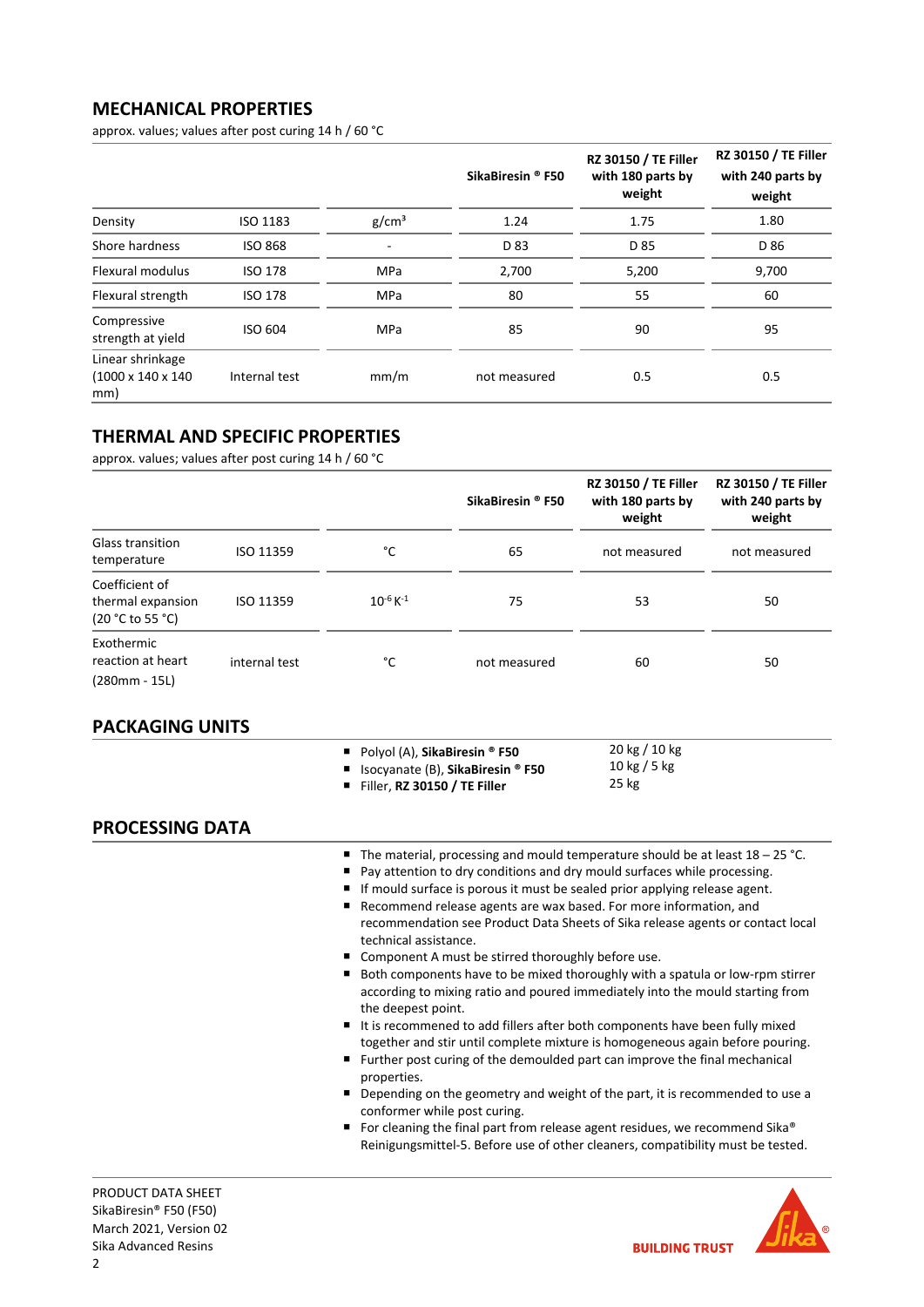# **STORAGE CONDITIONS**

| Shelf life          | Polyol (A), SikaBiresin $\degree$ F50     | 12 months                                                                     |  |  |
|---------------------|-------------------------------------------|-------------------------------------------------------------------------------|--|--|
|                     | ■ Isocyanate (B), SikaBiresin ® F50       | 12 months                                                                     |  |  |
|                     | Filler, RZ 30150 / TE Filler              | 24 months                                                                     |  |  |
| Storage temperature | ■ Isocyanate (A), SikaBiresin ® F50       | $15 - 25 °C$                                                                  |  |  |
|                     | Polyol (B), SikaBiresin $\textdegree$ F50 | $15 - 25 °C$                                                                  |  |  |
|                     | Filler, RZ 30150 / TE Filler              | $15 - 25 °C$                                                                  |  |  |
| Opened packagings   | ingress.                                  | ■ Containers must be closed tightly immediately after use to prevent moisture |  |  |

■ The residual material needs to be used up as soon as possible.

## **FURTHER INFORMATION**

The information herein is offered for general guidance only. Advice on specific applications is available on request from the Technical Department of Sika Advanced Resins. Copies of the following publications are available on request: Safety Data Sheets

## **BASIS OF PRODUCT DATA**

All technical data stated in this document are based on laboratory tests. Actual measured data may vary due to circumstances beyond our control.

## **HEALTH AND SAFETY INFORMATION**

For information and advice regarding transportation, handling, storage and disposal of chemical products, users shall refer to the actual Safety Data Sheets containing physical, ecological, toxicological and other safety-related data.

## **LEGAL NOTICE**

The information, and, in particular, the recommendations relating to the application and enduse of Sika products, are given in good faith based on Sika's current knowledge and experience of the products when properly stored, handled and applied under normal conditions in accordance with Sika's recommendations. In practice, the differences in materials, substrates and actual site conditions are such that no warranty in respect of merchantability or of fitness for a particular purpose, nor any liability arising out of any legal relationship whatsoever, can be inferred either from this information, or from any written recommendations, or from any other advice offered. The user of the product must test the product's suitability for the intended application and purpose. Sika reserves the right to change the properties of its products. The proprietary rights of third parties must be observed. All orders are accepted subject to our current terms of sale and delivery. Users must always refer to the most recent issue of the local Product Data Sheet for the product concerned, copies of which will be supplied on request.